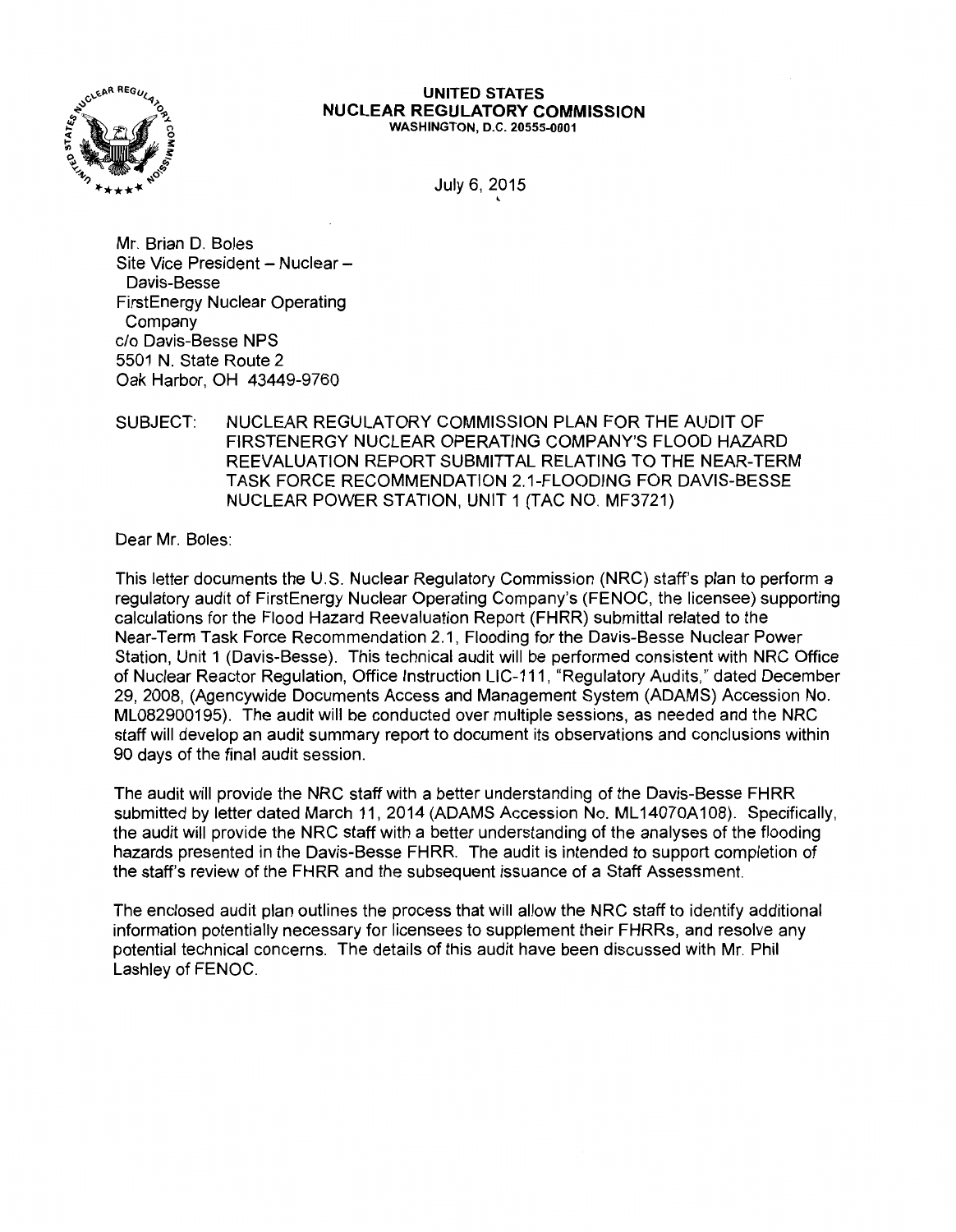B. Boles - 2 -

If you have any questions, please contact me at (301) 415-6185 or by e-mail at anthony.minarik@nrc.gov.

Sincerely,

Anthony J. Minarik, Project Manager Hazards Management Branch Japan Lessons-Learned Division Office of Nuclear Reactor Regulation

Docket No. 50-346

Enclosure: Audit Plan

cc w/encl: Distribution via Listserv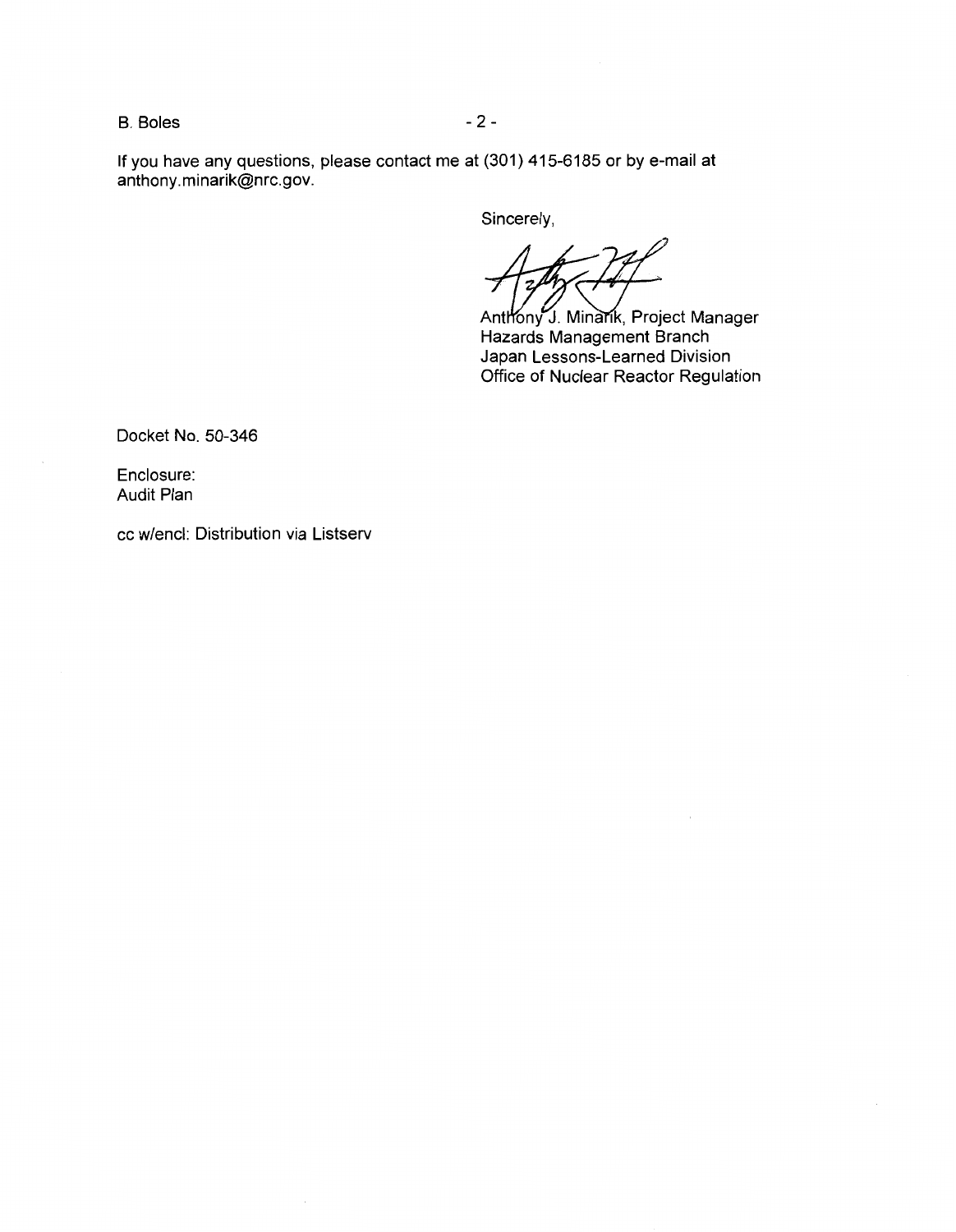# NRC PLAN FOR THE AUDIT OF FIRSTENERGY NUCLEAR OPERATING COMPANY'S FLOOD HAZARD REEVALUATION REPORT SUBMITTAL RELATING TO THE NEAR-TERM TASK FORCE RECOMMENDATION 2.1-FLOODING FOR DAVIS-BESSE NUCLEAR STATION. UNIT 1

## BACKGROUND AND AUDIT BASIS

By letter dated March 12, 2012, the U.S. Nuclear Regulatory Commission (NRC) issued a request for information to all power reactor licensees and holders of construction permits in active or deferred status, pursuant to Title 10 of the Code of Federal Regulations (10 CFR), Section 50.54(f) "Conditions of license" (hereafter referred to as the "50.54(f) letter"). The request was issued in connection with implementing lessons-learned from the 2011 accident at the Fukushima Dai-ichi nuclear power plant, as documented in The Near-Term Task Force Review of Insights from the Fukushima Dai-ichi Accident. Recommendation 2.1 of that document recommended that the staff issue orders to all licensees to reevaluate seismic and flooding for their sites against current NRC requirements and guidance. Subsequent Staff Requirements Memoranda associated with Commission Papers SECY 11-0124 and SECY-11-0137, instructed the NRC staff to issue requests for information to licensees pursuant to 10 CFR 50.54(f).

By letter dated March 11, 2014, FirstEnergy Nuclear Operating Company (FENOC, the licensee), submitted its Flood Hazard Reevaluation Report (FHRR) for Davis-Besse Nuclear Station, Unit 1 (Davis-Besse) (Agencywide Documents Access and Management System (ADAMS) Accession No. ML 14070A108). The NRC staff has begun its review of the aforementioned submittals and plans to conduct a regulatory audit of FENOC to aid in its review of the licensee's FHRR.

## REGULATORY AUDIT SCOPE AND METHODOLGY

The areas of focus for the regulatory audit is the information contained in the Davis-Besse FHRR submittal, and all associated and relevant supporting documentation used in the development of the aforementioned document including, but not limited to, methodology, process information, calculations, computer models, etc. The audit will be conducted and completed over several meetings that are to be determined, as necessary.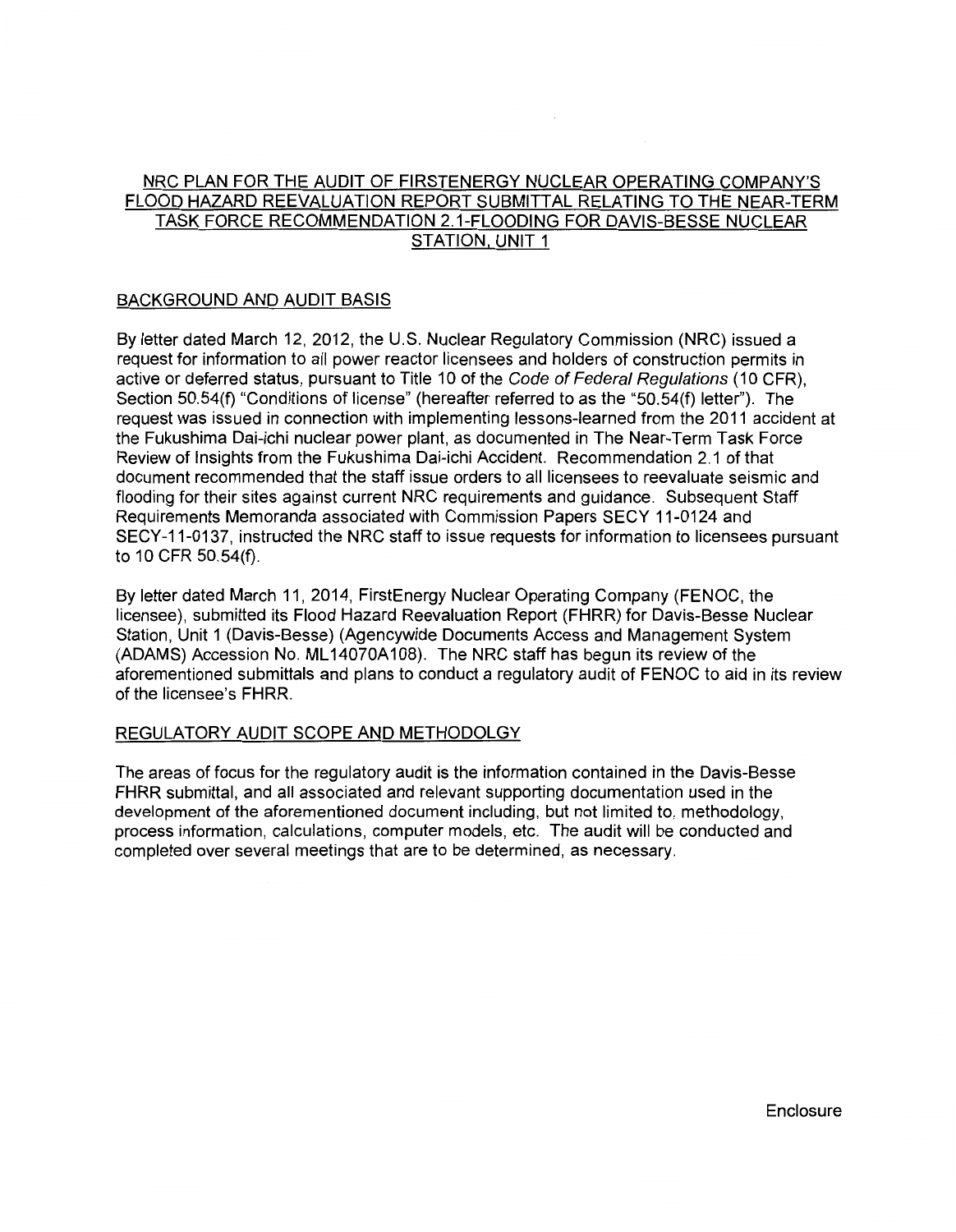### INFORMATION AND OTHER MATERIAL NECESSARY FOR THE REGULATORY AUDIT

The information required for the audit is the licensee's models and supporting calculations, as well as documentation related to the area streams and rivers and local intense precipitation analyses. Other information needs will be discussed as audit meetings are scheduled.

## NRC AUDIT TEAM

| Title                    | <b>Team Member</b>     | <b>Affiliation</b>                 |
|--------------------------|------------------------|------------------------------------|
| Team Leader, NRR/JLD     | <b>Anthony Minarik</b> | <b>NRC</b>                         |
| Branch Chief, NRO/DSEA   | Chris Cook             | <b>NRC</b>                         |
| <b>Technical Lead</b>    | Mike Lee               | <b>NRC</b>                         |
| <b>Technical Manager</b> | Mike Willingham        | <b>NRC</b>                         |
| <b>Technical Support</b> | John Quinn             | Argonne National Laboratory        |
| <b>Technical Support</b> | Kay Wuthrich           | <b>Argonne National Laboratory</b> |

## **LOGISTICS**

The audit meetings will be coordinated with FENOC staff.

## DELIVERABLES

The NRC team will develop an audit summary report to convey the audit results. The report will be placed in ADAMS within 90 days of the completion of the final audit session, and will be publicly available.

The information discussed in the audit may be included, fully or in part, in the development of the NRC technical staff's assessments as a result of the FHRR review.